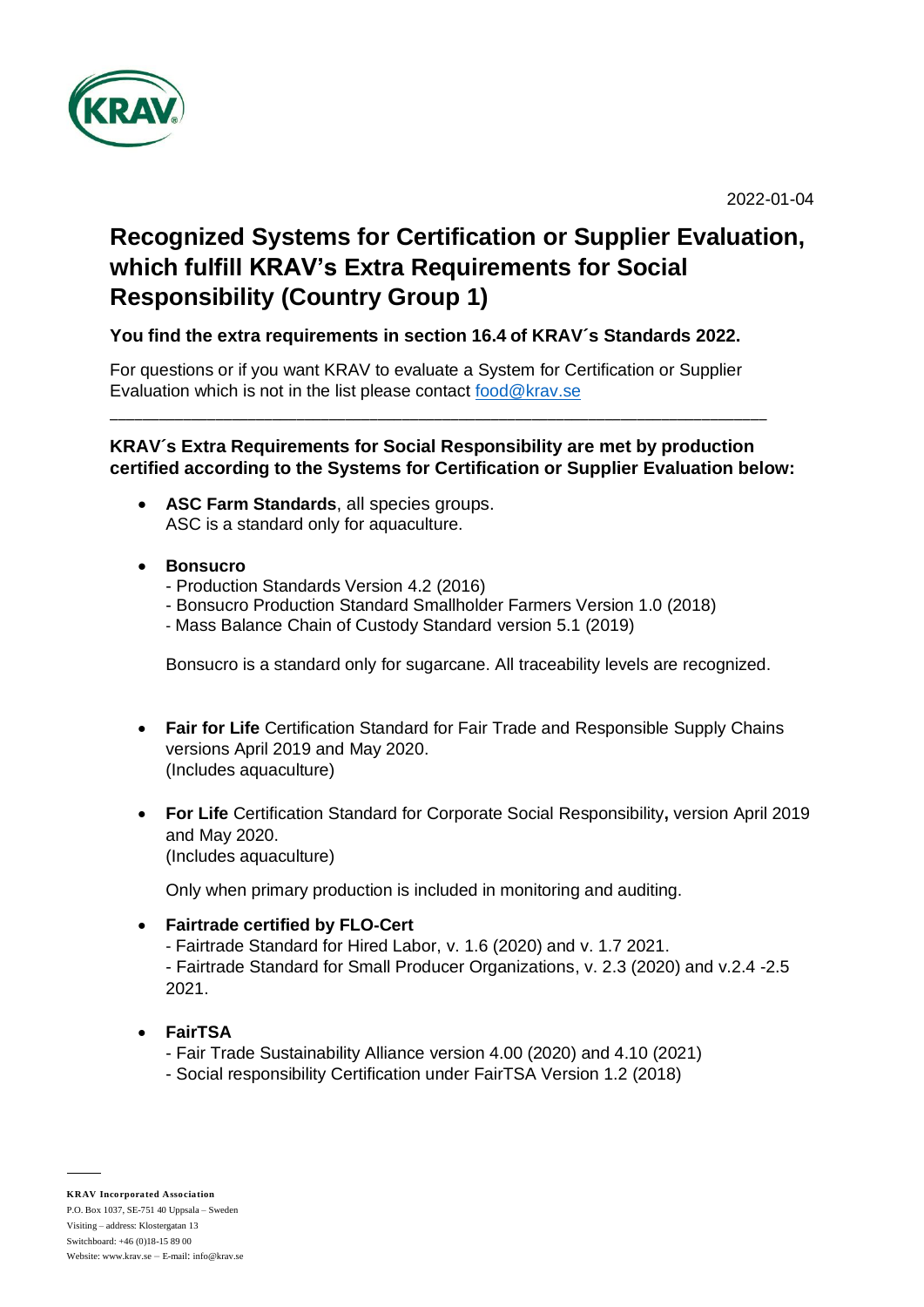

- **Fairtrade USA Standards Agricultural Production Standard (APS)** Version 1.1.0 (2017) and version 1.2.0 (2021)
- **GRASP v1.3-1-I** GLOBAL G.A.P. Risk Assessment on Social Practice (GRASP) – Version 1.3-1-i (2020) Not applicable for "Low risk countries", i.e. with a WGI ranking between 80 and 100 ([www.globalgap.org/uk\\_en/for-producers/globalg.a.p.-add-on/grasp/low-risk](http://www.globalgap.org/uk_en/for-producers/globalg.a.p.-add-on/grasp/low-risk-countries/index.html)[countries/index.html](http://www.globalgap.org/uk_en/for-producers/globalg.a.p.-add-on/grasp/low-risk-countries/index.html) ) Other versions of GRASP GLOBAL G.A.P. Risk Assessment on Social Practice are not recognized.
- **IBD Fair Trade** 16:th Edition (2018)
- **IFOAM Norms for Organic Production and Processing** Version 2.0 (2014) certified by IOAS accredited certification bodies.
- **Naturland** Standards on Production version 05/2020 and 06/2021. (Includes aquaculture)
- **Naturland** Fair Standards version 05/2019. (Includes aquaculture)
- **ProTerra Standard** versions 3.0 (2014) and 4.1 (2019)
- **Rainforest Alliance** Sustainable Agriculture Standard version 1.2 2017 and version 1 2020. All traceability levels are recognized.
- **Round Table on Responsible Soy** Version 3.0 (2016) and 3.1 (2017) All traceability levels are recognized.
- **RTS Standard for Responsible Corn Production** Version 1.0 (2021) All traceability levels are recognized.
- **RSPO** Principles and Criteria for the Production of Sustainable Palm Oil (2018), also after revising February 2020). All traceability levels are recognized.
- **RSPO Next** RSPO-STD-T07-002 V1.0 All traceability levels are recognized.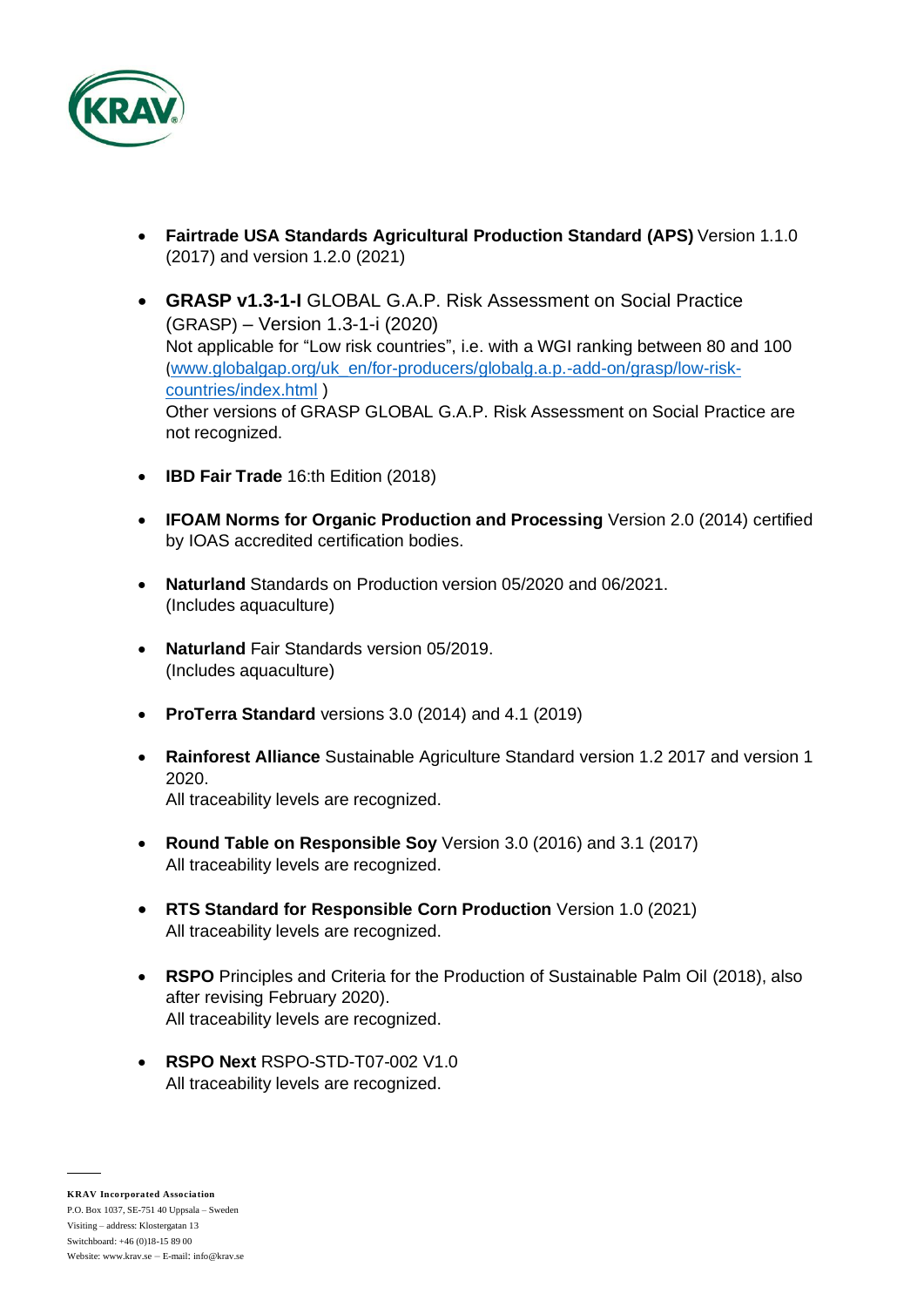

- **SA8000** Social Accountability 8000 (2014)
- **SIZA** Sustainability Initiative of South Africa (SIZA) Standard, V.6 (2020)
- **UEBT,** ETHICAL BIOTRADE STANDARD, July 2020. Only UEBT certification of natural material is recognized.
- **UTZ**

- Core Code of Conduct for Individual and Multi-Site Certification v. 1.1 (2015) - Core Code of Conduct for Group and Multi-Group Certification v.1.1 (2015) All traceability levels are recognized.

### **Partly Recognized Systems**

These systems for supplier evaluation do not always include audit in the primary production. For a product to be KRAV-certified the extra requirements must be verified also in the primary production.

- **Sedex/SMETA** The Sedex Members Ethical Trade Audit (SMETA) Measurement Criteria, version 6.1 (2019) Only when primary production is included in monitoring and auditing.
- **amfori BSCI Code of Conduct** version 1 (2014) Only when primary production is included in monitoring and auditing.

## **Evaluated but not Recognized Standards for Social Responsibility**

*Standards that have criteria for social responsibility, where the standards or the system does not fulfill KRAVs criteria for recognition.* 

• **Bio Suisse standard for Production, Processing and Marketing of "Bud" products and Part V: Standards for Operations Outside of Switzerland and for Imported Products** v 1.1. 2020**. Motivation:** Based on a risk assessment, companies with less than 20 employees

can be excluded from control, something that is not consistent with the KRAV standard.

• **Control Union Fair Choice Social and Fair Trade Standard** v.3.0 (2013) and v.3.1 (2018)

**Motivation:** The standard is not available on the web site of Control Union, and it is unclear if it is in use.

• **Eco Vadis Supplier Sustainability Rating (version 2017)**